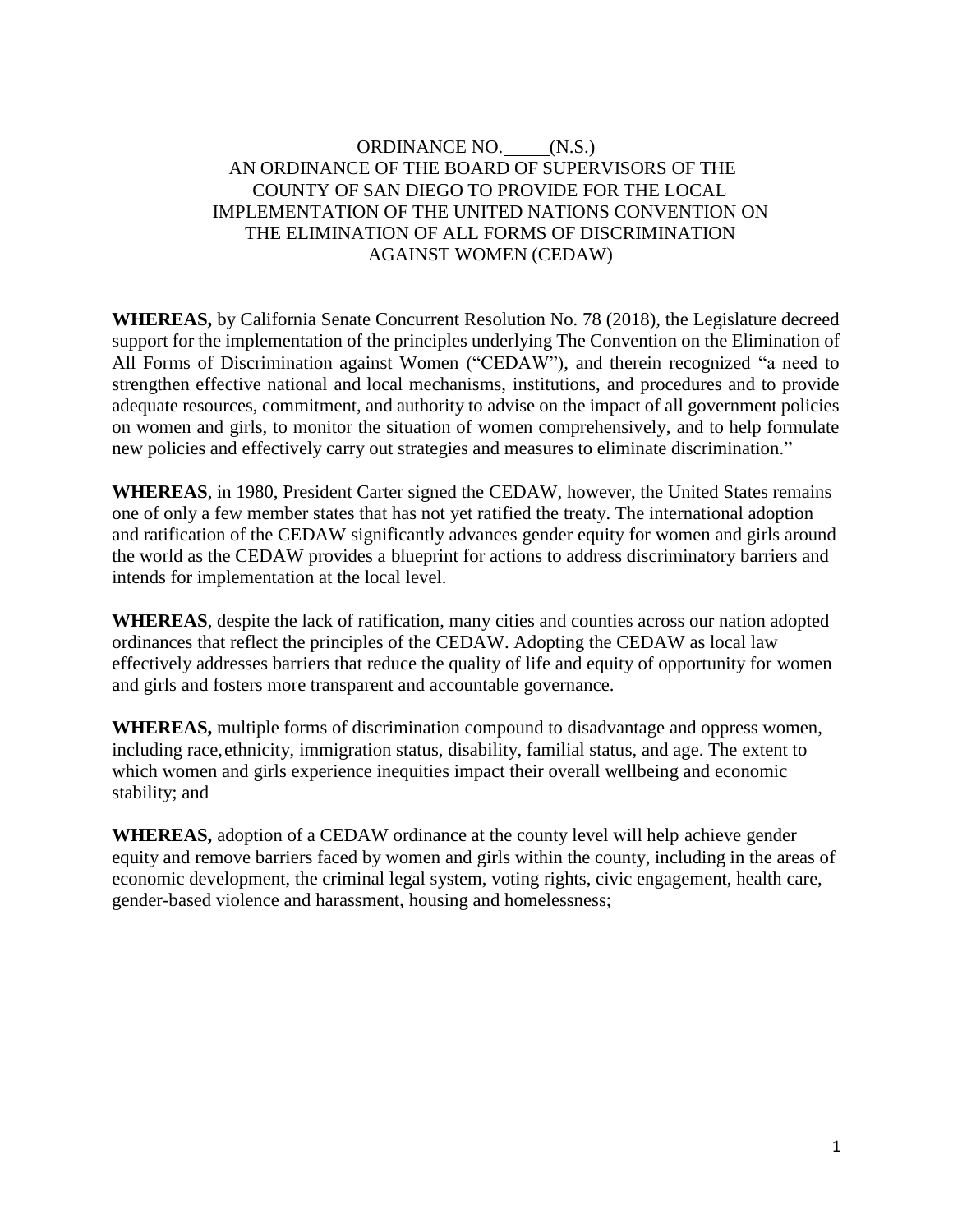The County of San Diego Board of Supervisors do ordain as follows:

#### SEC. 1. DEFINITIONS.

- A. "CEDAW' shall mean The Convention on the Elimination of All Forms of Discrimination against Women.
- B. "County" shall mean the County of San Diego as a governmental entity, including its officers and employees, performing its functions throughout the region of its geographical boundaries pursuant to jurisdictional powers established by law.
- C. "Commission on the Status of Women and Girls" shall mean the San Diego County Commission on the Status of Women and Girls established by the Board of Supervisors pursuant to Article VI of the San Diego County Code of Administrative Ordinances.
- D. "Disaggregated data" shall mean information collected and analyzed by enumerated categories in order to identify disparities. These categories shall include, to the extent permitted by law, race, immigration status, national origin or ancestry, gender, gender identity, disability, marital status, sex, sexual orientation, age, parental status, language, socioeconomic status, and other attributes.
- E. "Discrimination against women and girls" shall mean any adverse, unequal, and/or unfavorable treatment of women and girls based on sex, gender, gender identity, and/or gender expression with regard to economic, social, cultural, civil, political, and legal areas. This includes any distinction, exclusion, or restriction on the basis of gender and sex assigned at birth that has the effect or purpose of impairing or nullifying the recognition, enjoyment or exercise by women, irrespective of their marital status, on a basis of equality of men and women, of human rights and fundamental freedoms in the political, economic, social, cultural, civil or any other field. The definition of discrimination includes gender-based violence, that is, violence that is directed against a woman because she is a woman or that affects women disproportionately. It includes acts that inflict physical, mental, or sexual harm or suffering, threats of such acts, coercion and other deprivations of liberty by family, community, or government.
- F. "Women and girls" shall mean those who identify as women and girls, including transgender women and gender non-conforming, and those assigned female at birth who include non-binary, transgender men and intersex communities.
- G. "Gender" shall mean the characteristics of women, men, girls, and boys that are socially constructed. As a social construct, gender can vary among cultures and can change over time.
- H. "Gender equity" shall mean the redress of discriminatory practices and ensuring equitable conditions that enable women and girls to achieve full, substantive equality with men, recognizing that needs of women and men may differ, resulting in fair and equitable outcomes for all. This includes the redress of discriminatory practices and ensuring equitable conditions for persons identifying as transgender, nonbinary, and/or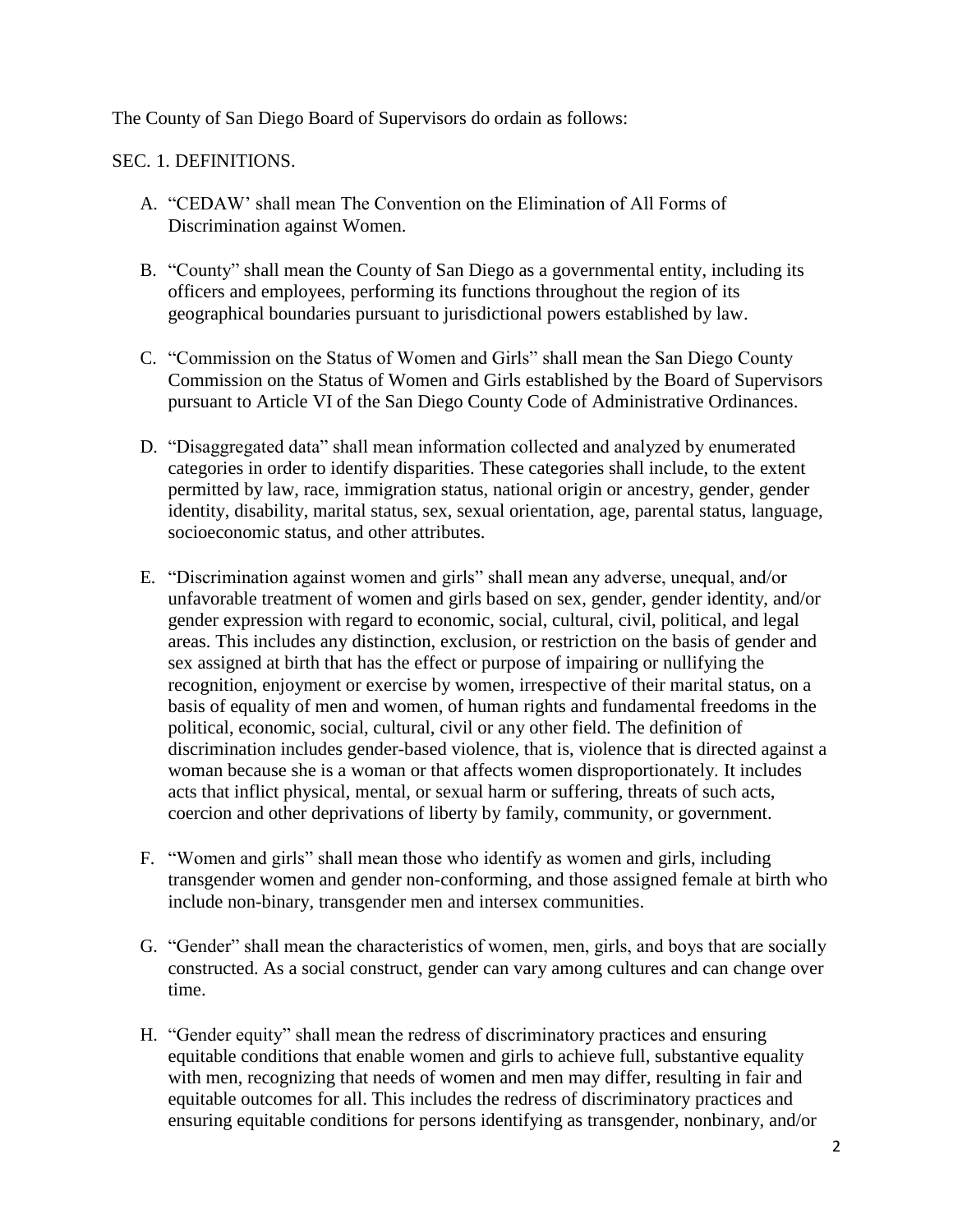gender non-conforming to achieve full equality and equity.

I. "Intersectional" shall mean the interconnected nature of social categorizations and individual characteristics that overlap as interdependent and compounded systems of discrimination. These categorizations and characteristics include, but are not limited to, gender, gender identity, race, ethnicity, nationality, immigration status, sexual orientation, age, socio-economic status, education, language, and disability.

# SEC. 2. LOCAL PRINCIPLES OF CEDAW.

It is the goal of the County to implement the principles underlying the CEDAW to achieve gender equity and eradicate discrimination against women and girls. The CEDAW principles must be integrated in the County's role as a service provider, employer, and community and business partner. The County recognizes the connection between racial discrimination, as articulated in the International Convention on the Elimination of All Forms of Racial Discrimination, and discrimination against women. In implementing the principles underlying the CEDAW, the County shall ensure that a consideration of the intersectionality of discrimination is at the forefront of all efforts, and shall afford special attention to individuals in poverty, who have the least access to opportunities. The county shall conduct intersectional gender analyses to identify, analyze, and eradicate barriers to gender equity and factors perpetuating gender inequity.

- A. Economic development
	- 1. The county shall take all appropriate measures to prevent and eliminate discrimination against women and girls in the County of San Diego in all areas of economic development, including employment; licenses, permits and registrations; and public contracting.
	- 2. The labor standards and enforcement programs of the County of San Diego's Office of Labor Standards and Enforcement shall incorporate a commitment to advancing the right of women and girls to equal treatment in employment, including the right to equal pay.
	- 3. The county recognizes that women and girls are disproportionately adversely impacted by poverty, which impedes their access to nutritional food, affordable housing, and stable employment. The county shall take all appropriate measures to eliminate discrimination against women and girls in the administration of public benefits.
	- 4. The county recognizes women and girls disproportionately bear family caregiving responsibilities.
	- 5. The county shall encourage and, where possible, support the necessary social services to enable individuals to balance work responsibilities with family obligations and participation in public and home life, in particular, through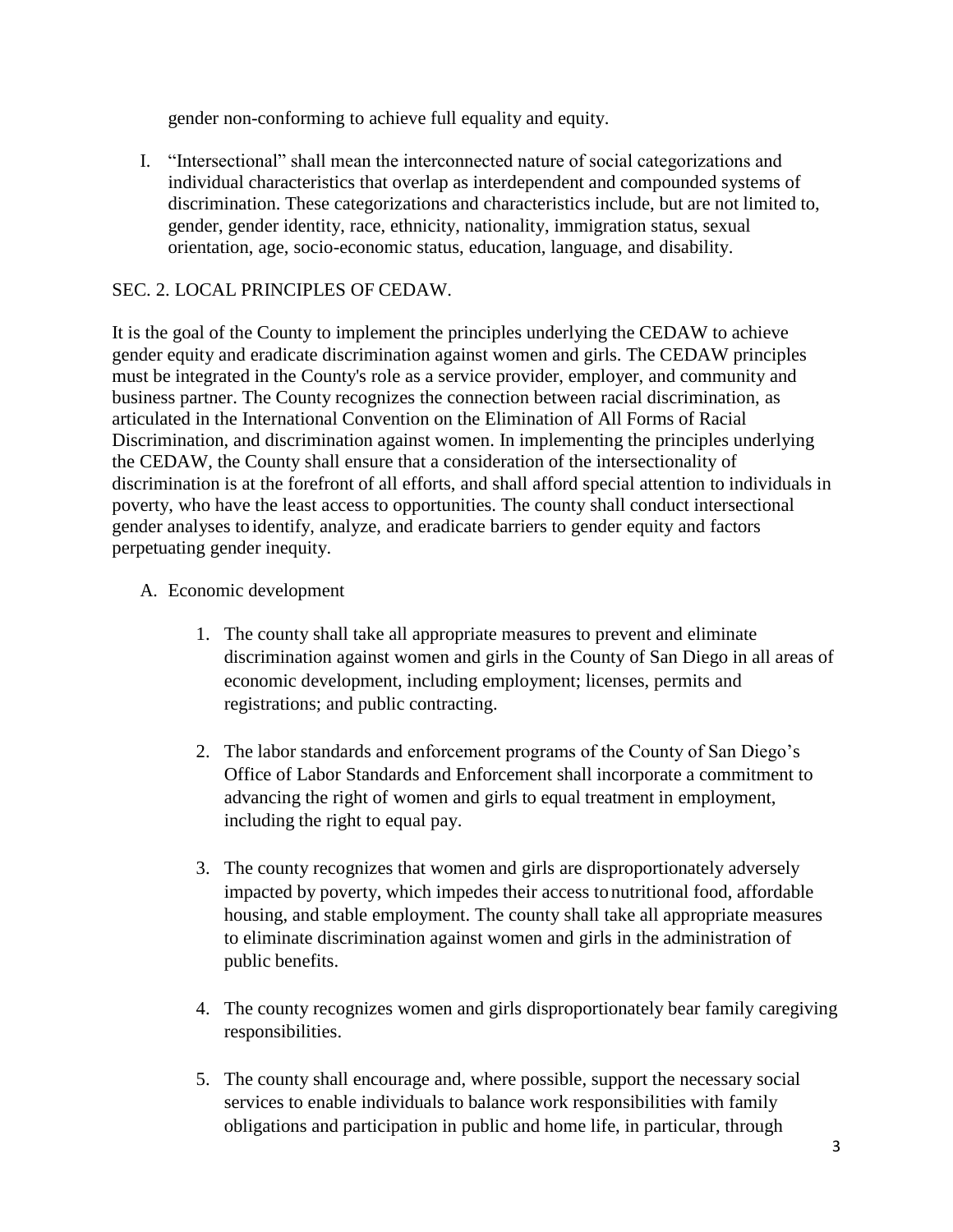promoting the establishment and development of an accessible, affordable, and quality networkof child and family care services and facilities, flexible work schedules, paid family leave, and family-friendly workplace policies. The county must also encourage support for policies and programs that expand access to child/family care, elder care, and home health care services.

- B. Criminal legal system
	- 1. The county shall take appropriate measures to eliminate discrimination against women and girls impacted by the criminal legal system;
	- 2. The county shall implement measures designed to provide women and girls impacted by the criminal legal system with equitable education opportunities;
	- 3. The county shall look for ways to deliver services that is gender- responsive and trauma-informed designed to address those issues faced by women and girls affected by the criminal legal system;
	- 4. The county must look for ways to provide equitable employment opportunities for formerly incarcerated women and remove barriers to gainful employment;
	- 5. The county must look for ways to provide equitable access to permanent, affordable housing options for formerly incarcerated women and remove barriers to securing and maintaining such housing.
- C. Political and civic engagement
	- 1. It must be a goal of the county to equitably educate all individuals, including women and girls, about their voting rights and to encourage civic engagement;
	- 2. The county must look for opportunities that encourages voter registration among all voters, including women;
	- 3. The county must look for ways to encourage civic and political engagement among women, including holding public office, membership in local commissions, boards, or task forces, and participating in community service.
- D. Healthcare
	- 1. The county shall take appropriate measures to eliminate discrimination and implicit bias against women and girls that impacts the provision of, and access to, health care services provided by the county.
	- 2. It is the goal of the county to equitably facilitate information about access to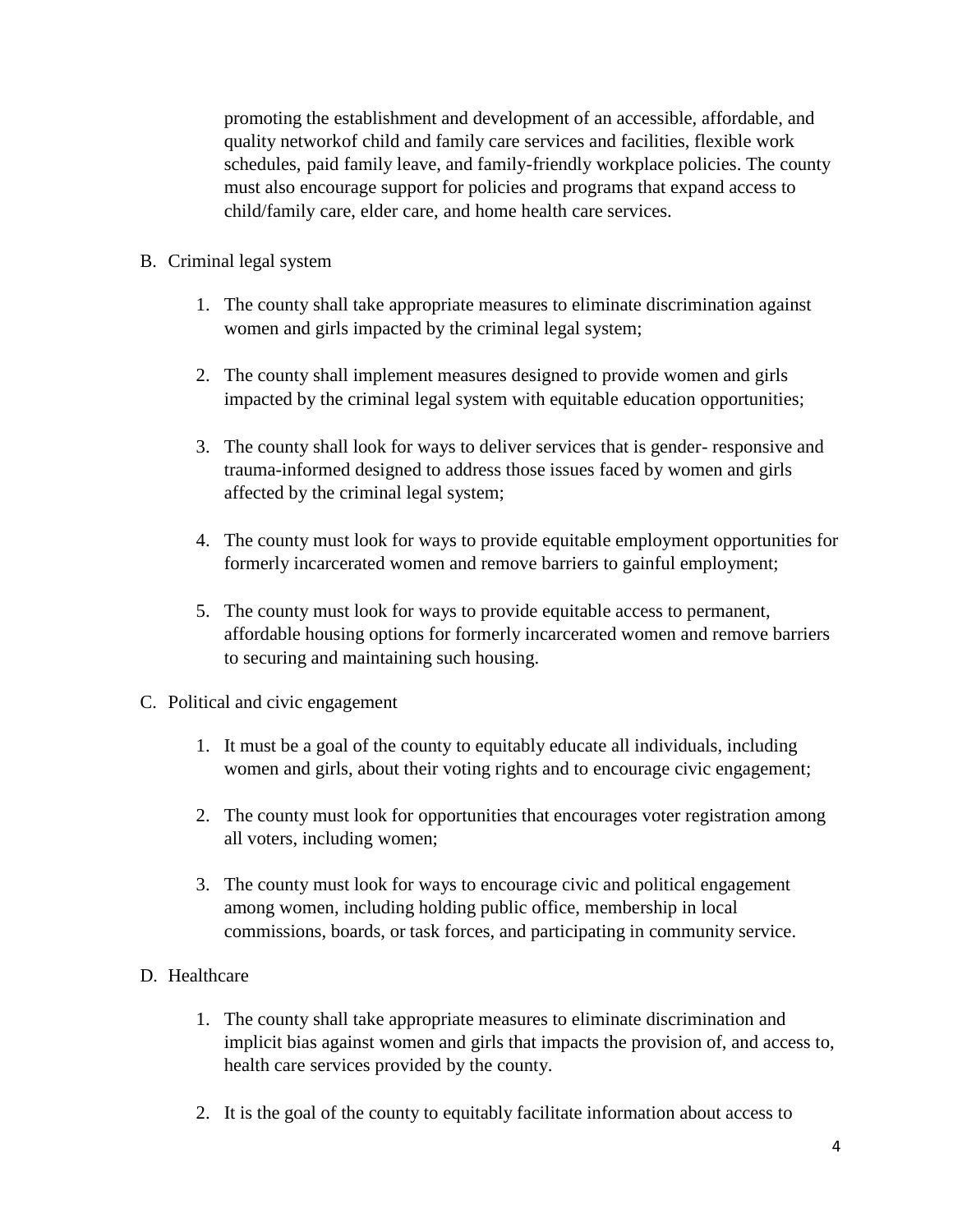quality health care facilities, services, and resources, including comprehensive sexual health, according to the needs of all communities, regardless of age, race, ethnicity, culture, language, socio- economic status, and/or sexual orientation.

- 3. In the county's partnerships and contracts with care providers, the county must find ways to promote access to quality, culturally-sensitive health services for all women and girls, including immigrant, transgender, and Black, Indigenous, and People of Color (BIPOC), in connection with family planning, reproductive services, prenatal care, delivery and birth, and post-natal care, including adequate nutrition during pregnancy and lactation. The county must aim to find ways to improve birthing parent and infant mortality, recognizing the greater adversity faced by BIPOC women, including addressing bias, anti-Blackness, and racism in obstetric care.
- E. Gender-based violence and harassment
	- 1. The county shall take and diligently pursue all appropriate measures to prevent and redress domestic violence, gender-based violence, gender-based hate crimes, and harassment.
	- 2. The county shall seek and encourage ways for survivors of violence and harassment to receive appropriate protective and support services, including, but not limited to, legal, medical, counseling, shelter, rehabilitation programs, and hotline services.
	- 3. The county shall endeavor to develop, fund, and promote projects to prevent retaliation and intimidation, and to assist survivors of human trafficking and individuals currently being trafficked.
	- 4. Individuals who are engaged in sex work, including individuals who are transgender, are especially vulnerable to violence and hate crimes for many reasons. The county will endeavor to prevent the perpetuation of violence and hate crimes towards individuals engaged in sex work by, among other things, providing a way for victims to report these violent acts and seek help without fear of retaliation or stigmatization. It is the policy of the county that such acts of violence should be diligently investigated. The county shall endeavor to develop, fund, and promote projects to prevent violence against individuals whoare engaged in sex work, including victims of sex trafficking.
	- 5. The county shall also seek opportunities to develop, fund, and promote projects that enable individuals engaged in sex work to achieve economic independence and stability outside of the patriarchal-established sex industry, including access to financial assistance and additional resources.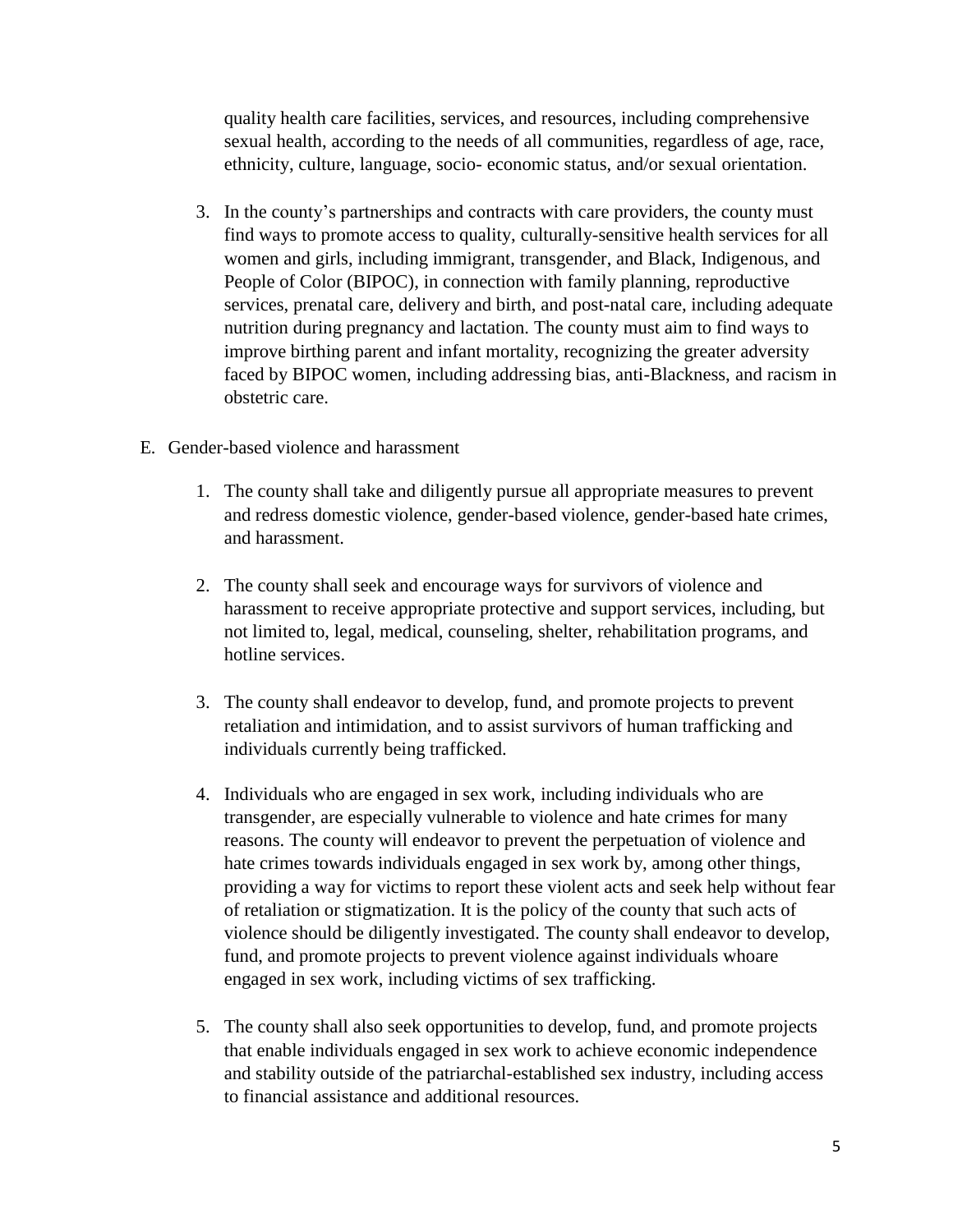- F. Housing and homelessness
	- 1. The county shall take appropriate and timely measures to ensure equitable access to affordable, permanent housing options for women and girls, recognizing the even greater adversity faced by those released from long-term hospitalization, and identify, analyze and remove barriers to such housing options.
	- 2. The county shall take appropriate and timely measures to ensure domestic violence shelters and transitional housing options are accessible regardless of parental and familial status.
- G. Transportation, library services, parks and recreation, and environmental health services
	- 1. The County shall take appropriate and timely measures to ensure women and girls have equitable access to transportation, library services, parks and recreation, and environmental health services.
	- 2. The County shall identify, analyze, and remove barriers, including through education (such as technology-based), to equitable access to transportation, library services, parks and recreation, and environmental health services.

#### SEC. 3. LOCAL IMPLEMENTATION OF THE CEDAW.

- A. There is a continued need for the County of San Diego to advance and assert the rights of women and girls by identifying, analyzing, and removing barriers to gender equity. There is the need to analyze the operations of county departments and programs to identify factors perpetuating gender inequity in, but not limited to, budget allocation, contracting, and the provision of direct and indirect services,and, once identified, to timely address those barriers and remedy their discriminatory effects.
- B. Intersectional Gender Analysis and Action Plans. In order to implement the principles of this CEDAW ordinance, the County of San Diego recognizes it must first identify and analyze gender inequities in order to implement effective measures to remove barriers and promote gender-equitable practices.
	- 1. The Chief Administrative Officer shall be responsible for coordinating and directing the completion of an intersectional gender analysis of the entire county, including county departments, offices, programs, boards, commissions, and other operational units. This analysis will establish the baseline for subsequent analyses that may be conducted by the county. All analyses will be conducted externally by qualified individuals.
	- 2. The baseline intersectional gender analysis shall include, at a minimum:
		- a) The collection of disaggregated data, including disaggregated data regarding all county residents; and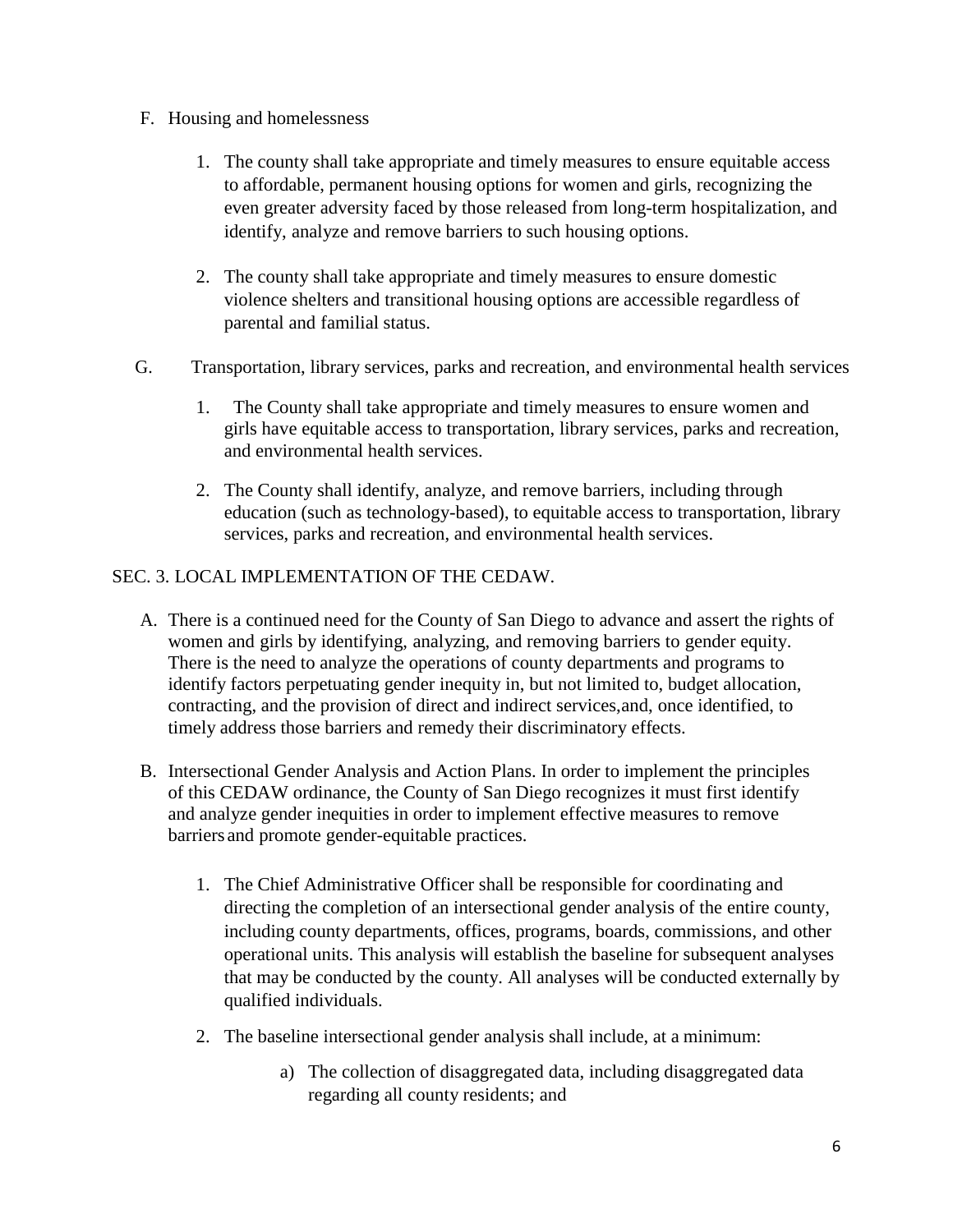- b) An evaluation of intersectional gender equity in the operations of each county department, office, program, board, commission, or other operational unit,including in, but not limited to, budget allocations, contracting, and the provision of direct and indirect services.
- 3. The Chief Administrative Officer shall engage with the Commission on the Status of Women and Girls, and retain the assistance of qualified expert(s) in conducting the baseline analysis.
- 4. Within 180 days following the effective date of this ordinance, the Chief Administrative Officer will develop and present the Board of Supervisors with a proposed plan for completing the baseline analysis, including funding, procurement of consultant(s), and timeline for completion. The Commission on the Status of Women and Girls shall provide input in the development of the proposed plan.
- 5. The baseline analysis shall be conducted in an efficient manner that leverages available County resources, including existing or concurrently-developed information, data and analyses. A baseline intersectional gender analysis for purposes of this ordinance is not required where qualified expert(s) determine the same or similar analysis was recently conducted, or will be conducted by the completion of the baseline analysis, pursuant to a county, state or federal policy, law or regulation.
- 6. The results of the baseline intersectional gender analysis will be presented in a public meeting of the Board of Supervisors.
- 7. Upon completion of the baseline intersectional gender analysis, the county departments, offices, programs, boards, commissions, and other operational units will develop individual Intersectional Gender Equity Action Plans, with the approval of the Chief Administrative Officer. The Commission on the Status of Women and Girls will provide input in the development of these plans. These individual Intersectional Gender Equity Action Plans will be updated on a biannual basis.
- 8. The Chief Administrative Officer shall recommend budget allocations for the adequate funding for completion and implementation of county departments, offices, programs, boards, commissions, and other operational units' Intersectional Gender Equity Action Plans, including the need for further or ongoing intersectional gender analyses that may be conducted internally or externally.
- C. Oversight Body
	- 1. The Office of Equity and Racial Justice shall provide technical assistance to the county throughout the intersectional gender analysis process, and shall develop timelines for completion of each county department, office, program, board, and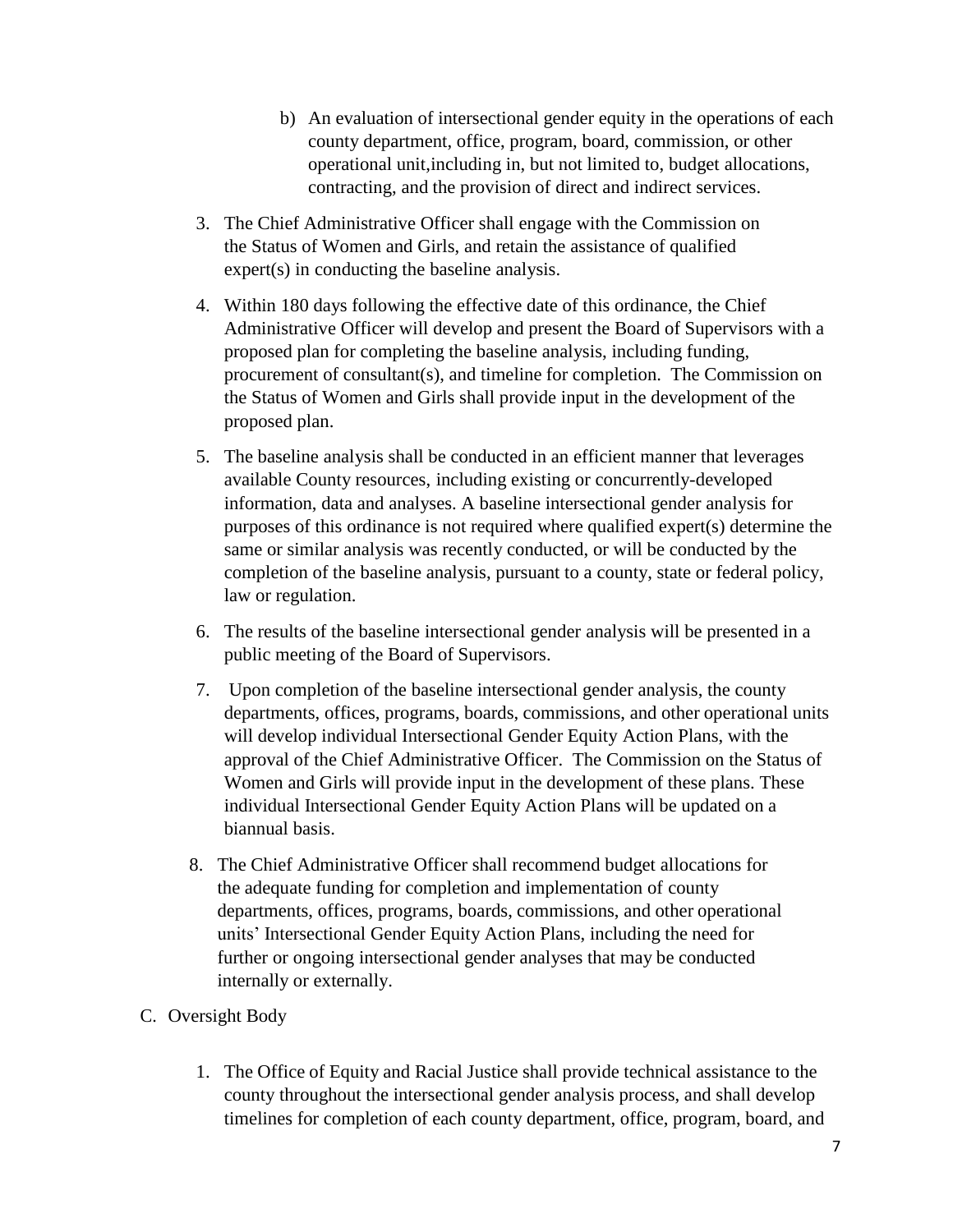commission's Intersectional Gender Equity Action Plan.

- 2. The Office of Equity and Racial Justice will oversee the Intersectional Gender Equity Action Plan implementation and reporting by each county department, office, program, board, and commission.
- 3. The Office of Equity and Racial Justice and the Commission on the Status of Women and Girls shall, based upon the equity disparities identified in the intersectional gender analyses, offer guidance to the Chief Administrative Officer and county departments, programs, boards, and commissions as they develop and implement an Intersectional Gender Equity Action Plan (including, seeking out best practices, bringing in community or subject experts, and referencing the UN guidance on the CEDAW).
- 4. The Office of Equity and Racial Justice, with the support of the Commission on the Status of Women and Girls, shall ensure that each Intersectional Gender Equity Action Plan is consistent with the intent, purpose, and requirements of the CEDAW.
- 5. The Office of Equity and Racial Justice in collaboration with the Commission on the Status of Women and Girls shall produce an annual report to the Board of Supervisors regarding the implementation and monitoring of the Intersectional Gender Equity Action Plans. The results of each annual report will be presented in a public meeting of the Board. The public hearing will address the need for a subsequent data collection and analysis, and the updating of each Intersectional Gender Equity Action Plan.
- D. Five-year Countywide Intersectional Gender Equity Action Plan
	- 1. The Chief Administrative Office, with the assistance of the Office of Equity and Racial Justice, shall develop a five-year countywide Intersectional Gender Equity Action Plan that analyzes policies and procedures on a countywide level. The Commission on the Status of Women and Girls shall assist in the development of the Action Plan.
	- 2. The Five-Year Countywide Intersectional Gender Equity Action Plan shall address how to integrate human rights principles into the county's operations, how to further implement the local principles of the CEDAW, and the measures recommended to correct deficiencies identified at the countywide level.
	- 3. The Chief Administrative Officer shall present the Five-Year Countywide Intersectional Gender Equity Action Plan in a public meeting of the Board of Supervisors.